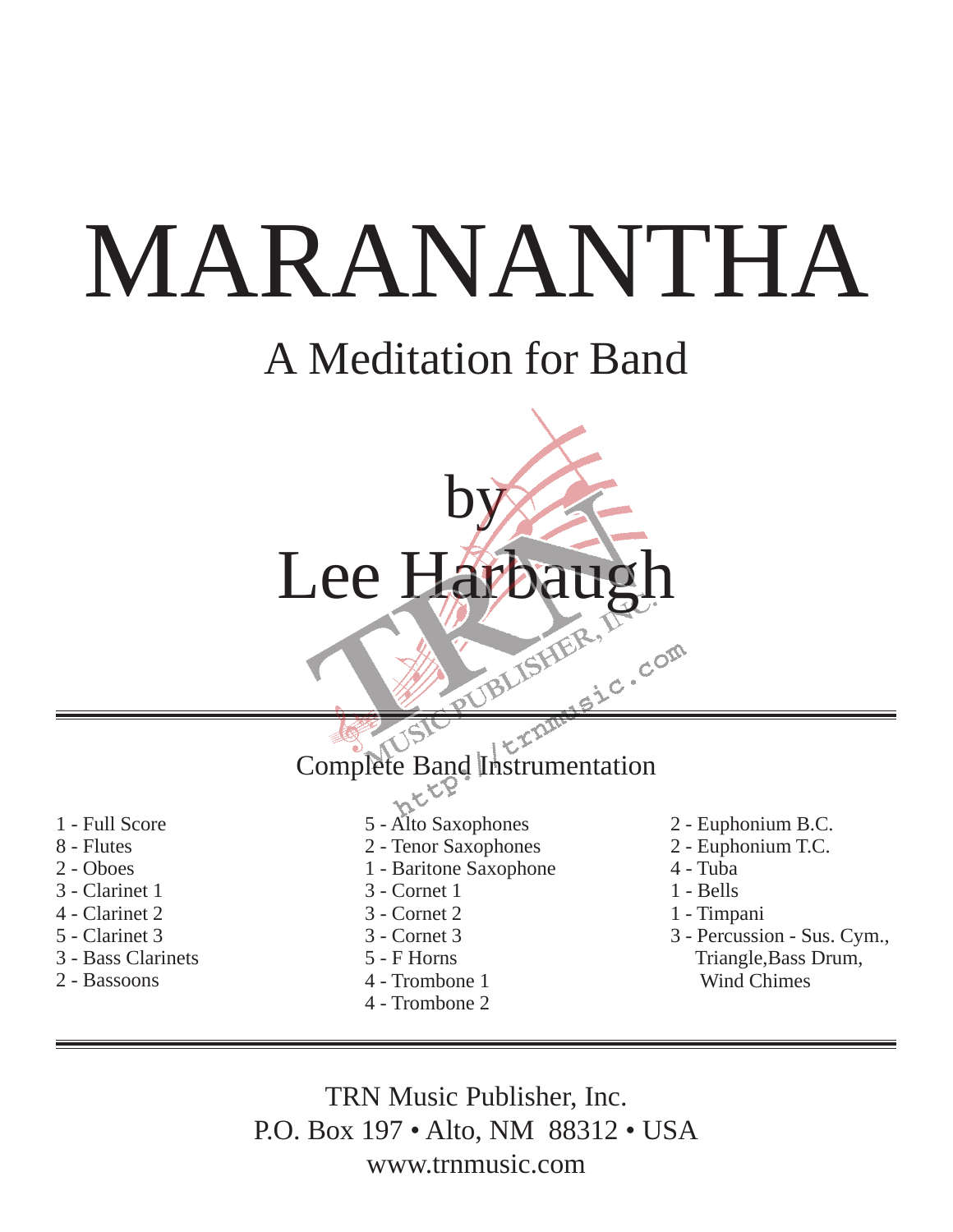A Meditation for Band Commissioned by The L.H Rather Middle School Band, Bonham, Texas



Copyright © MCMXCVI by TRN Music Publisher, Inc. International Copyright Secured. All Rights Reserved. Printed in USA.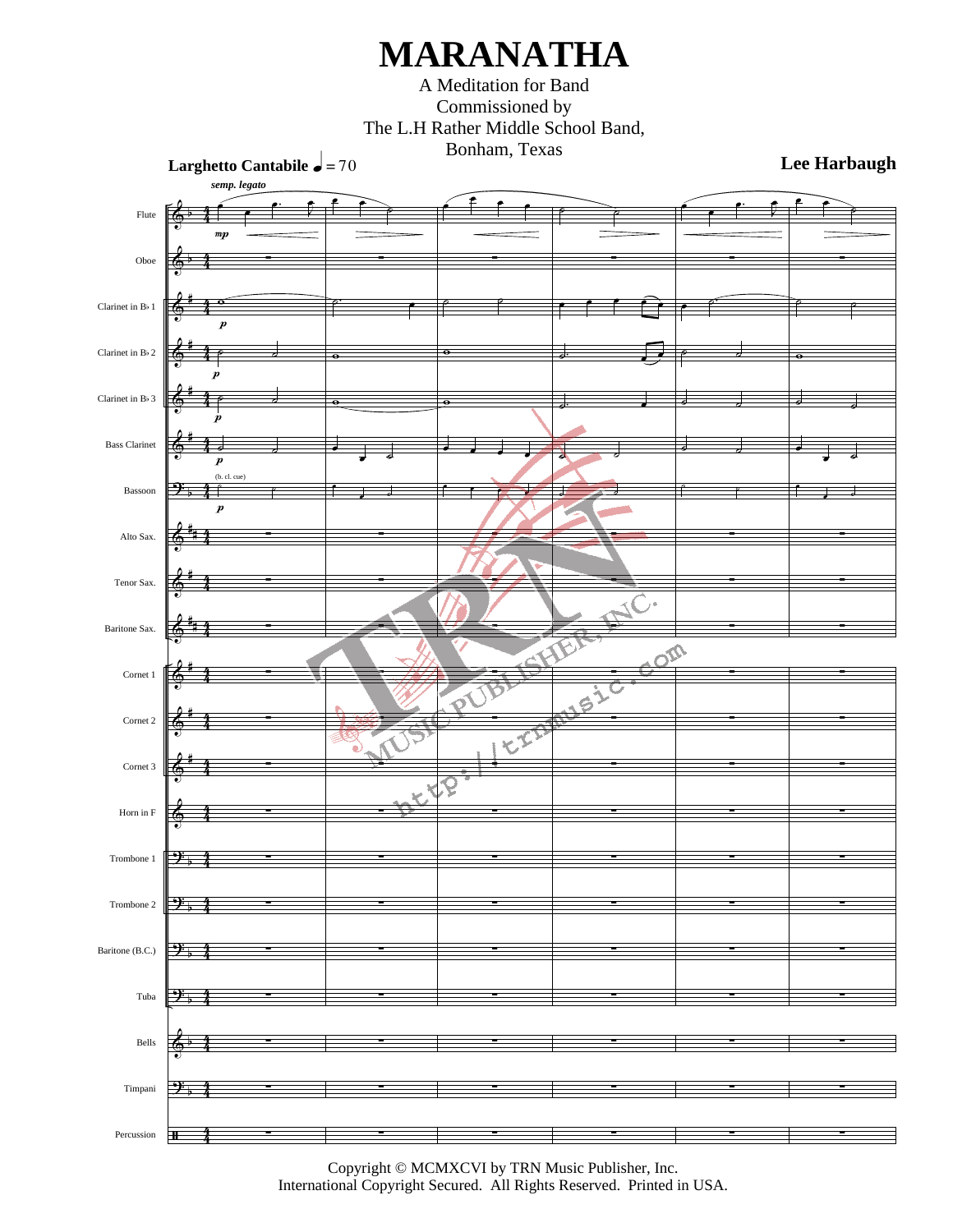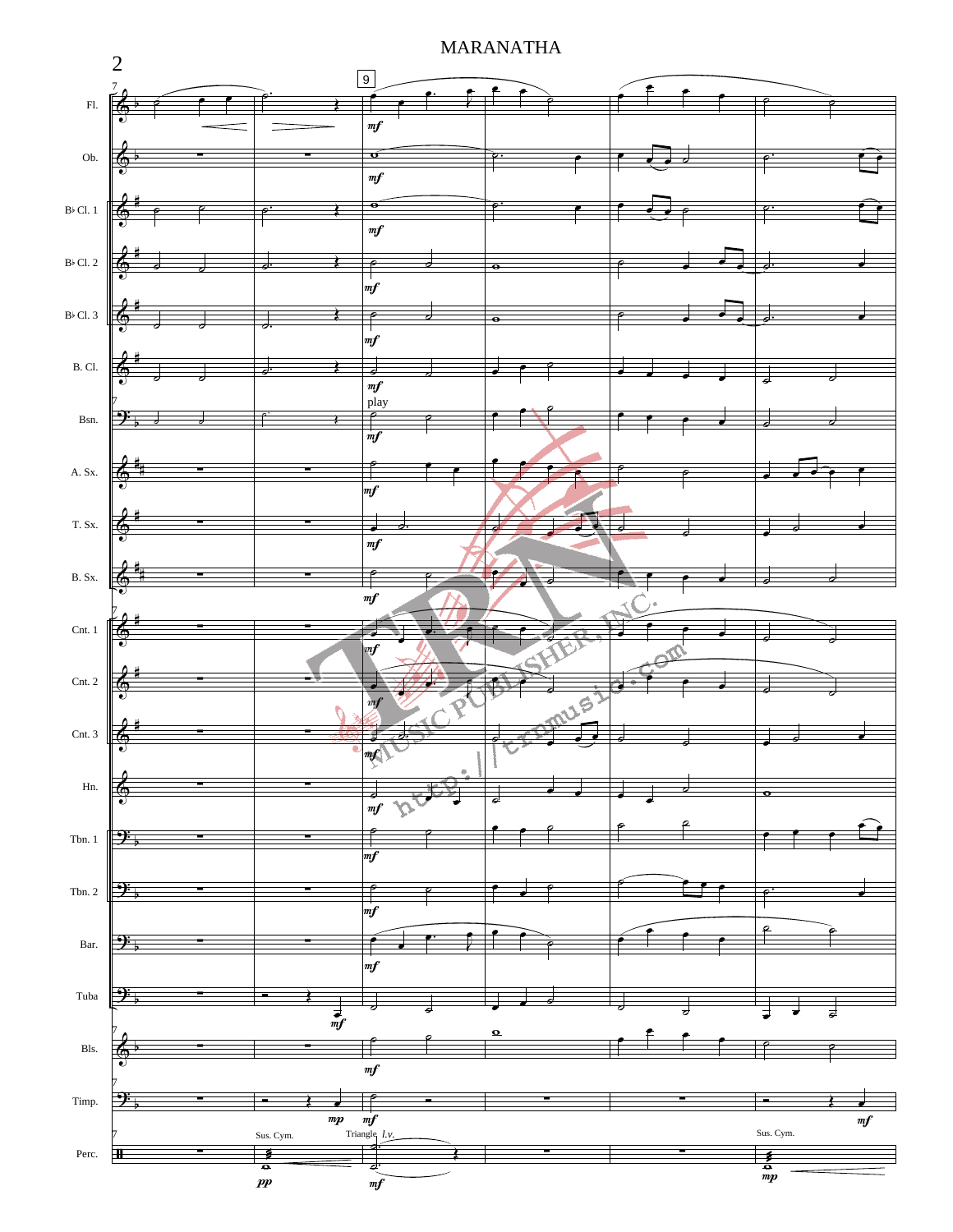

3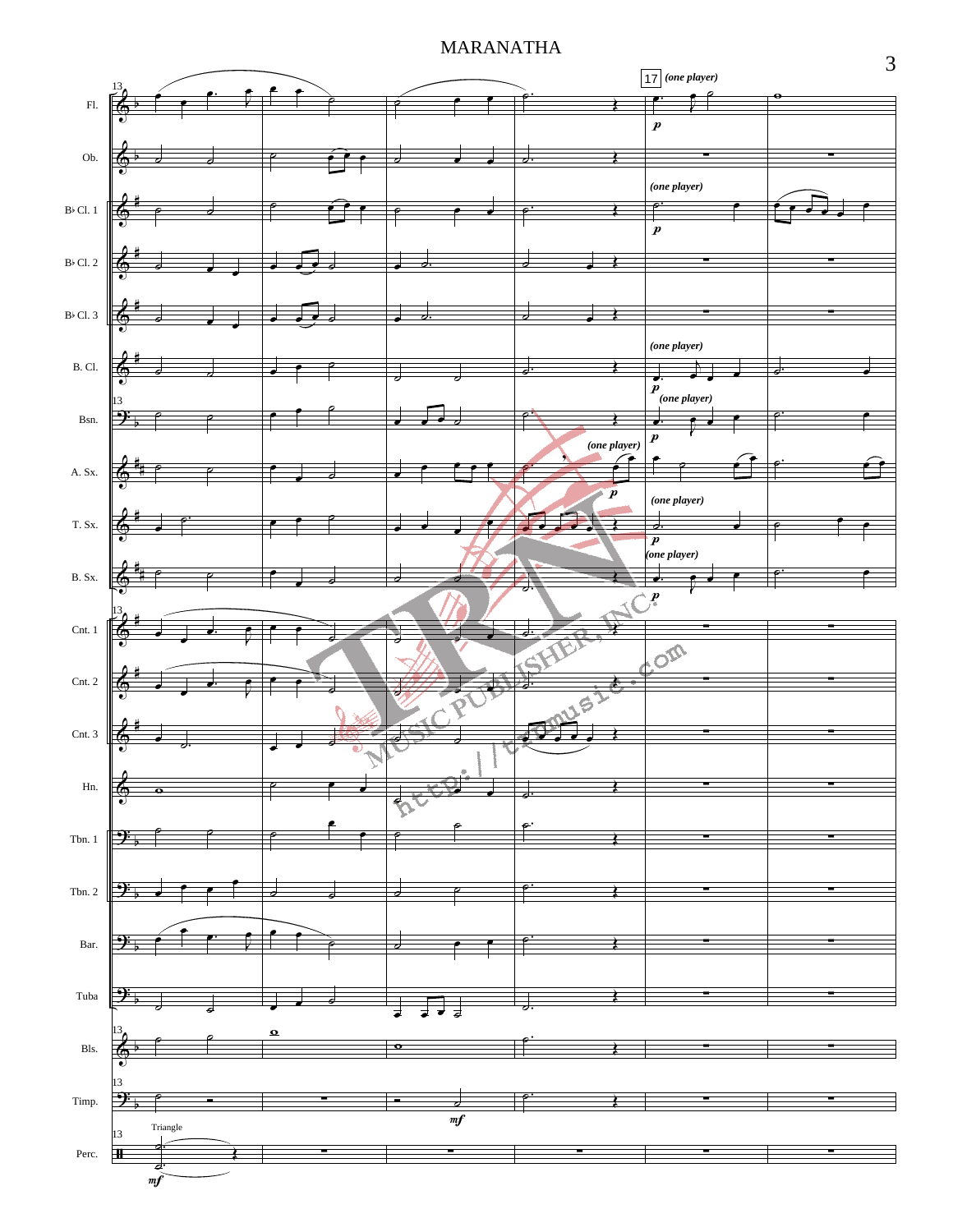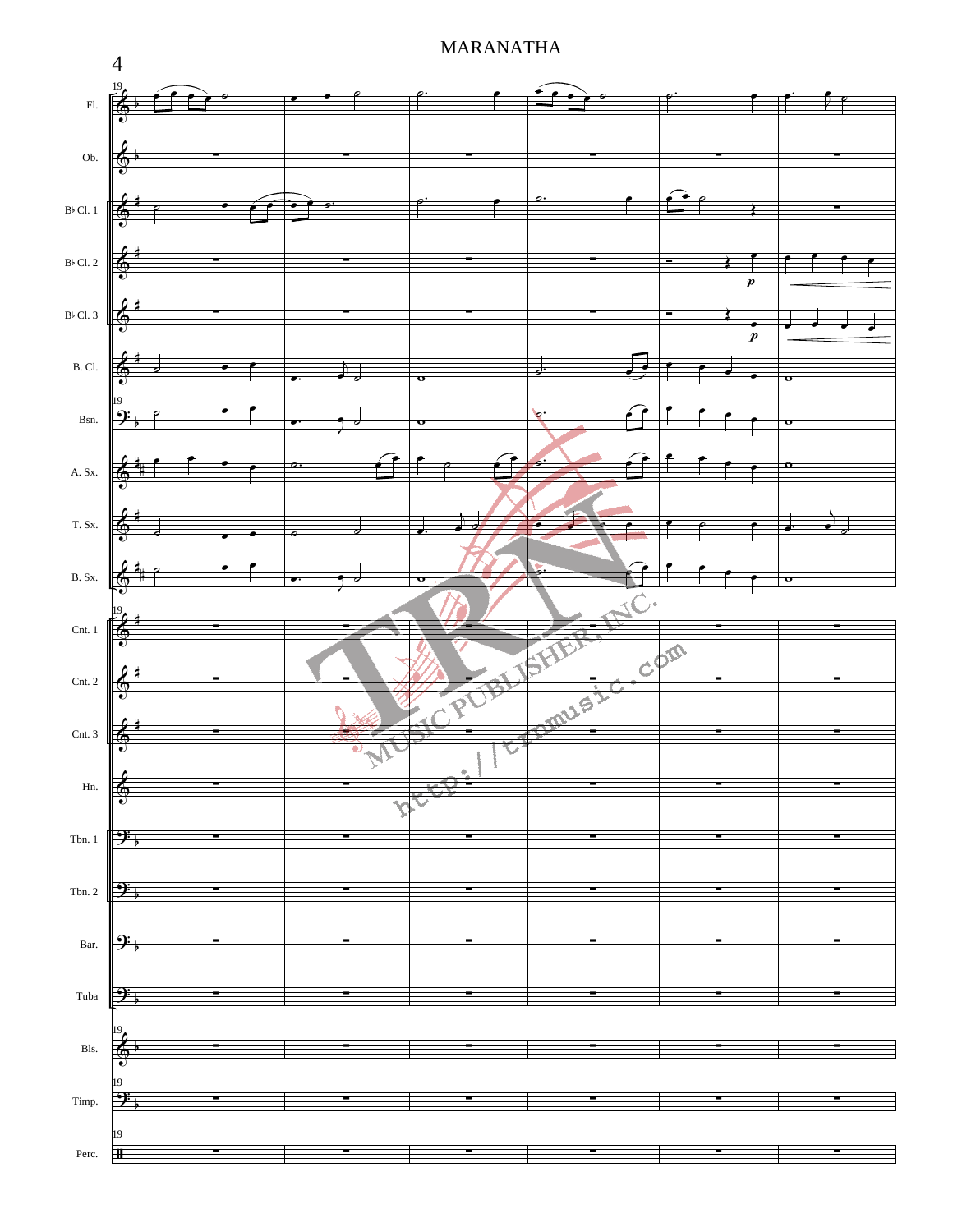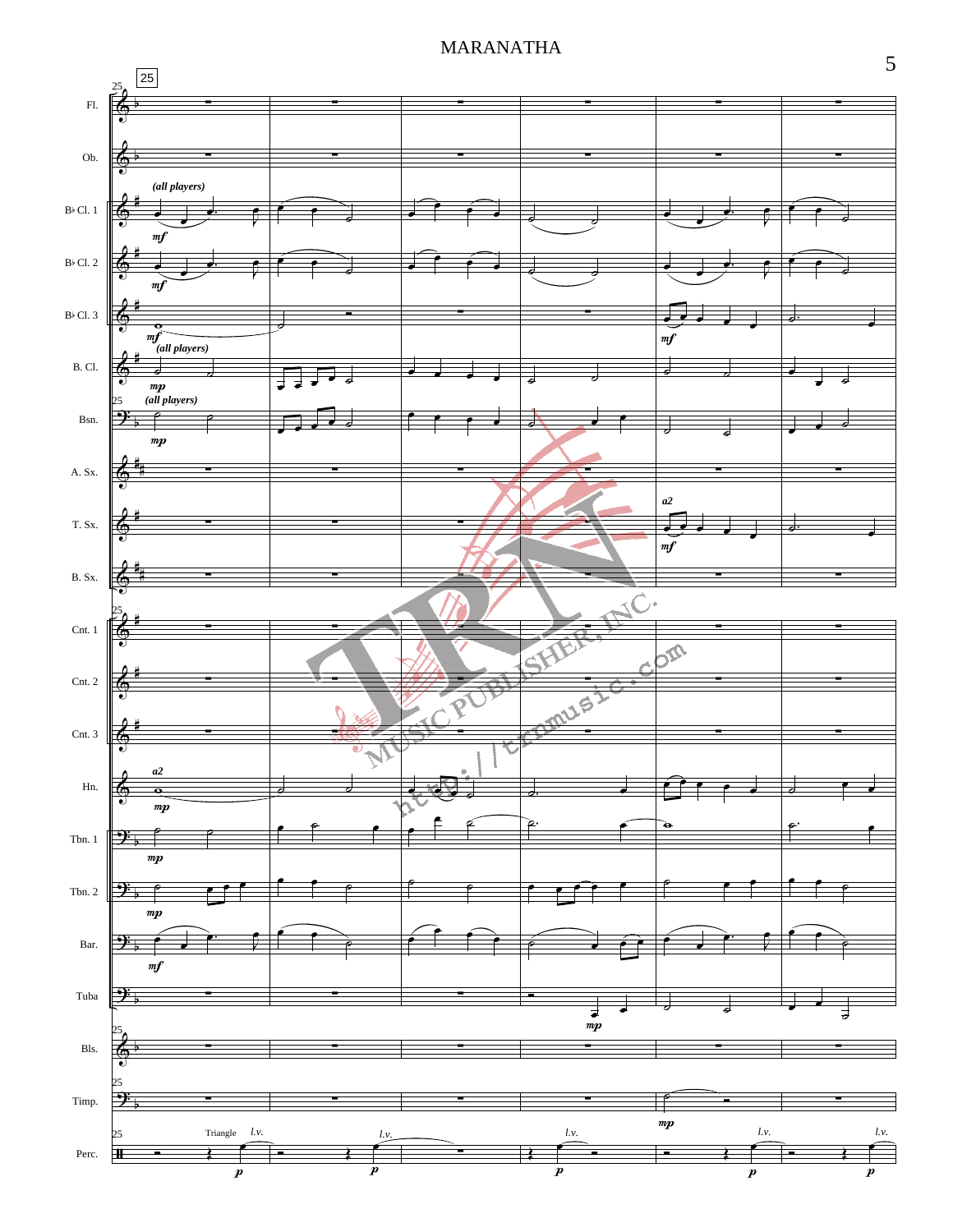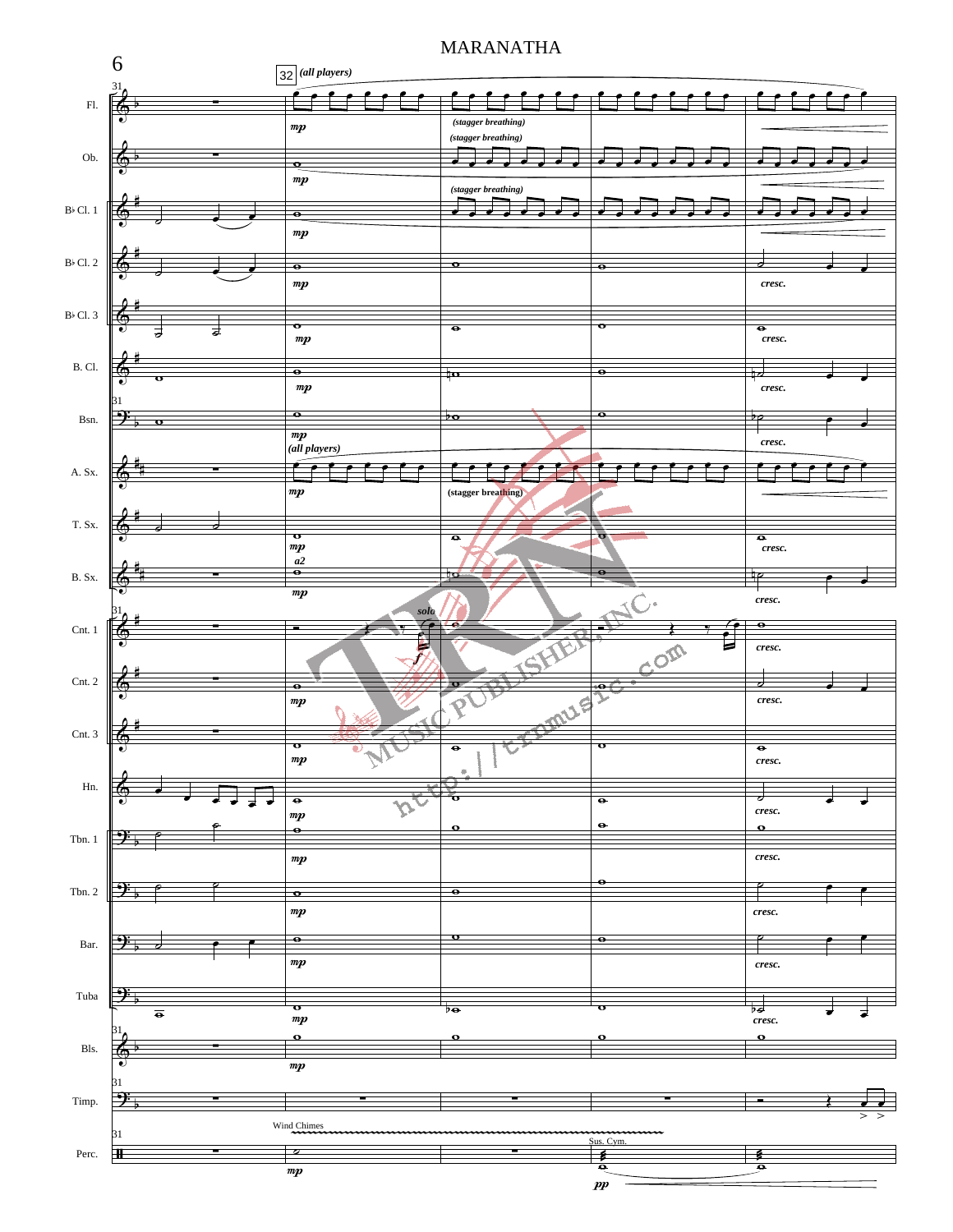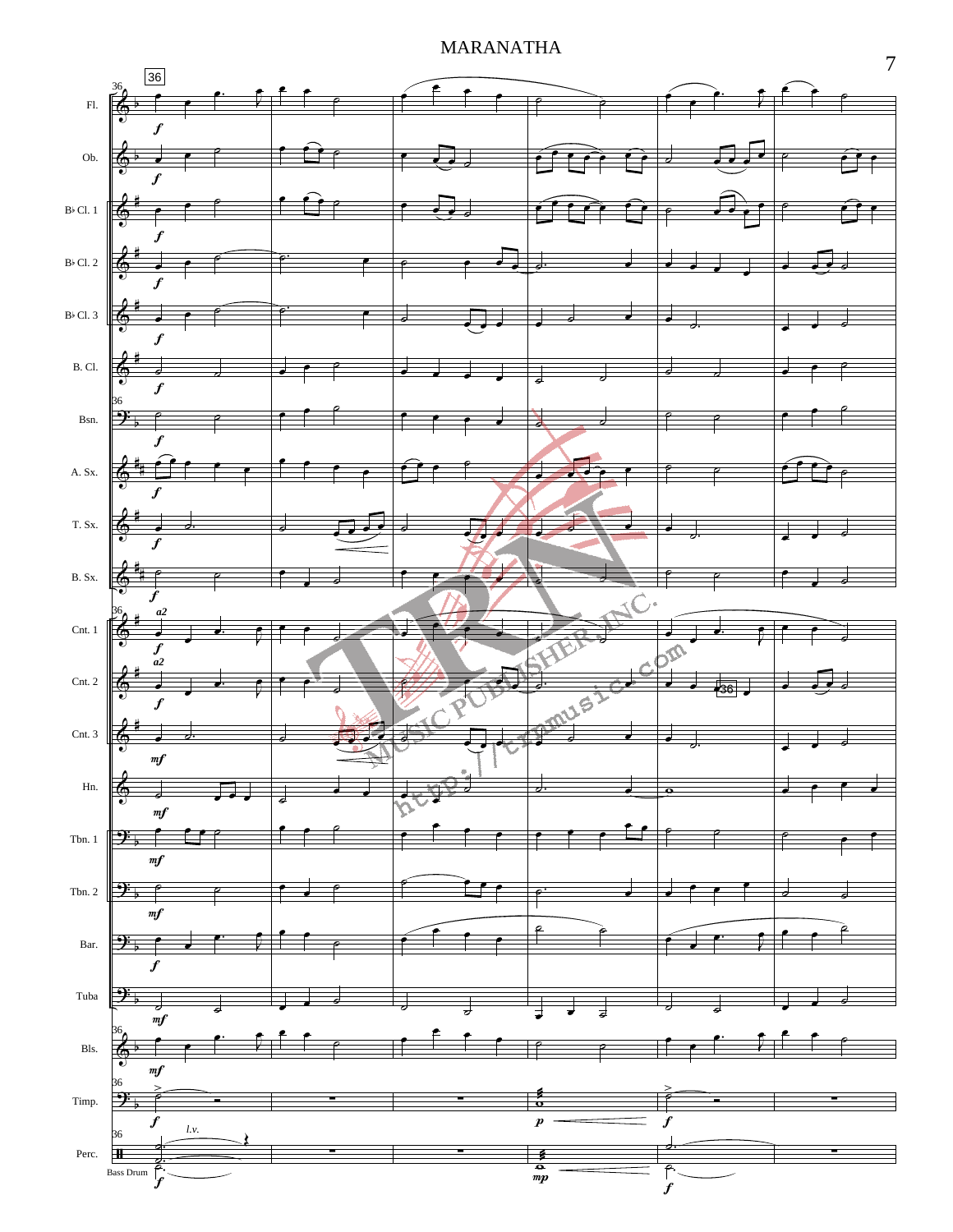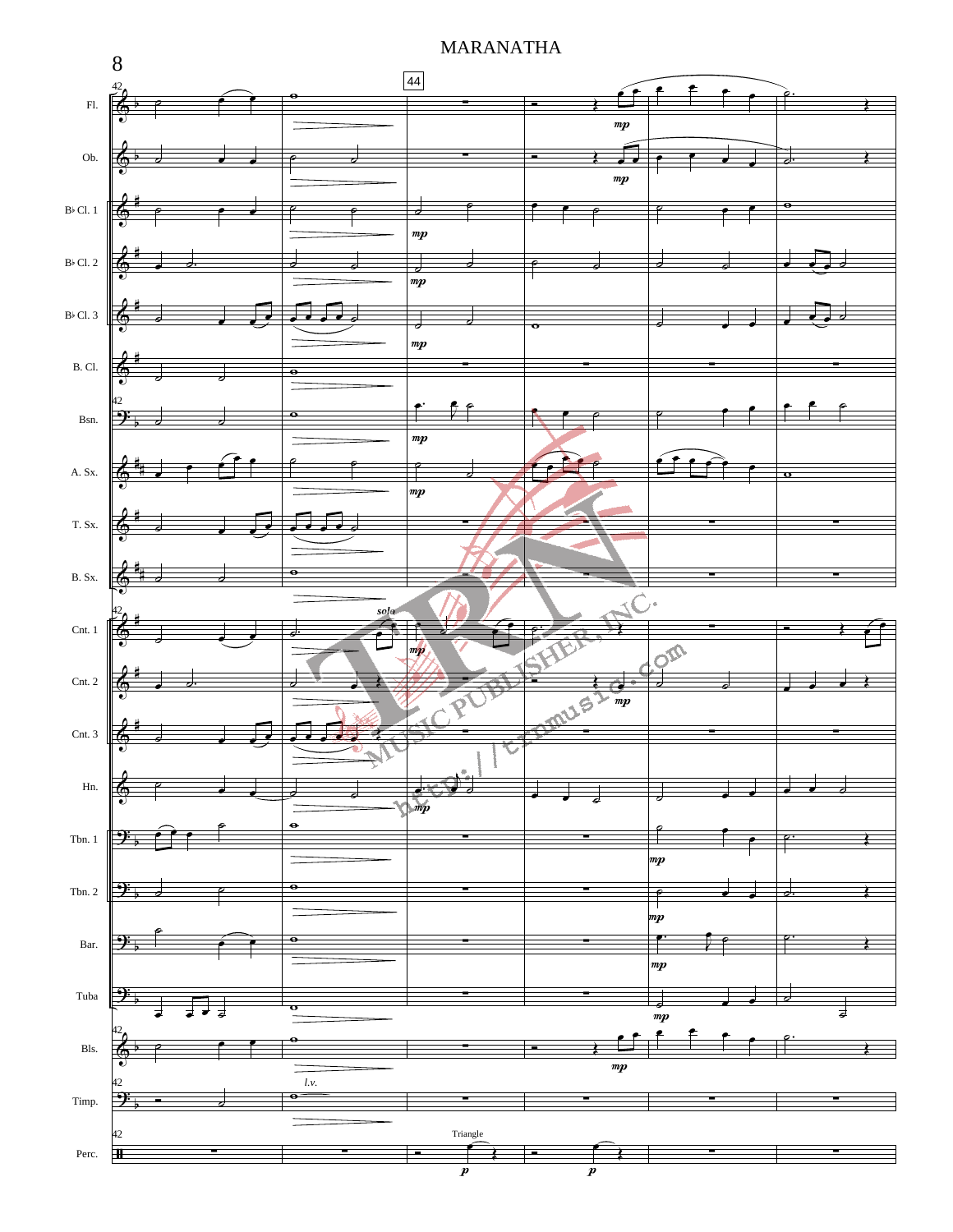

9